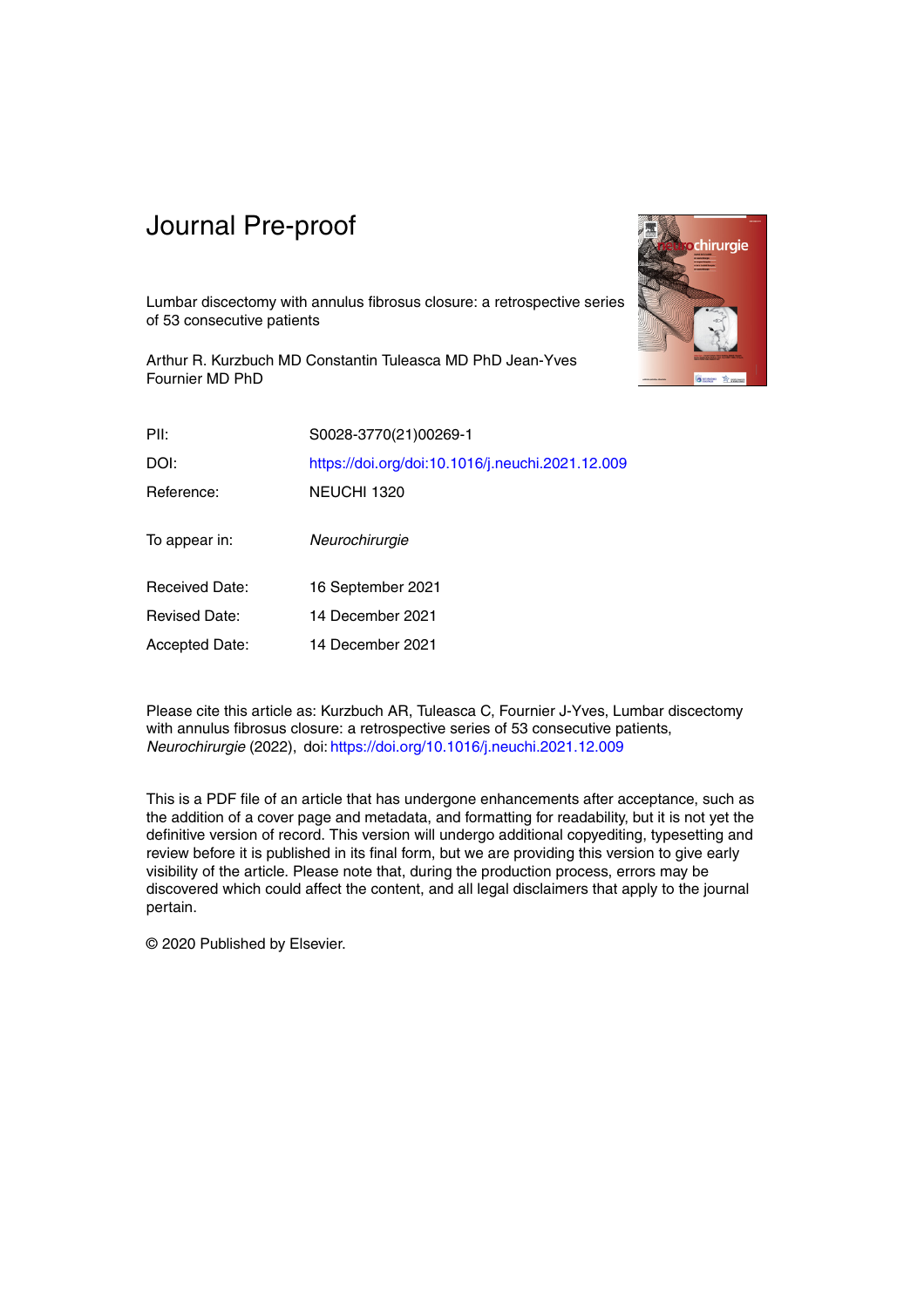# **Lumbar discectomy with annulus fibrosus closure: a retrospective series of 53 consecutive patients**

## Arthur R. Kurzbuch<sup>1</sup>, MD, Constantin Tuleasca<sup>2,3,4</sup>, MD-PhD,

**Jean-Yves Fournier1, MD-PhD,**

<sup>1</sup> Hôpital du Valais - Centre Hospitalier du Valais Romand, Hôpital de Sion,

Department of Neurosurgery

<sup>2</sup> Lausanne University Hospital (CHUV), Department of Clinical Neurosciences,

Neurosurgery Service and Gamma Knife Center,

<sup>3</sup>University of Lausanne (Unil), Faculty of Biology and Medicine (FBM),

4 Signal Processing Laboratory (LTS 5), Ecole Polytechnique Fédérale de Lausanne (EPFL)

#### **Corresponding author:**

gery Service and Gamma Knife Center,<br>ty of Lausanne (Unil), Faculty of Biology and Medicine (FBM),<br>rocessing Laboratory (LTS 5), Ecole Polytechnique Fédérale de Laus<br>nation<br>contains a laboratory (LTS 5). Ecole Polytechniqu Full name: Constantin Tuleasca, MD-PhD Affiliation: University of Lausanne, Faculty of Biology and Medicine Full postal address: University of Lausanne, 1015, Lausanne, Switzerland E-mail: constantin.tuleasca@gmail.com, kurzbuch@web.de Phone: +41213142600

#### **Abstract**

#### **Introduction:**

Lumbar disc herniation is most common degenerative alteration of the spine. Whenever surgical therapy proves to be necessary, recurrent disc herniation is most frequent concern. Here, primary aim was to determine the percentage of patients eligible for insertion of an annular closure device (ACD). Secondary aim to evaluate 12-month incidence of recurrent disc herniation at the operated level. Our hypothesis was that ACD might help in preventing recurrent disc herniation.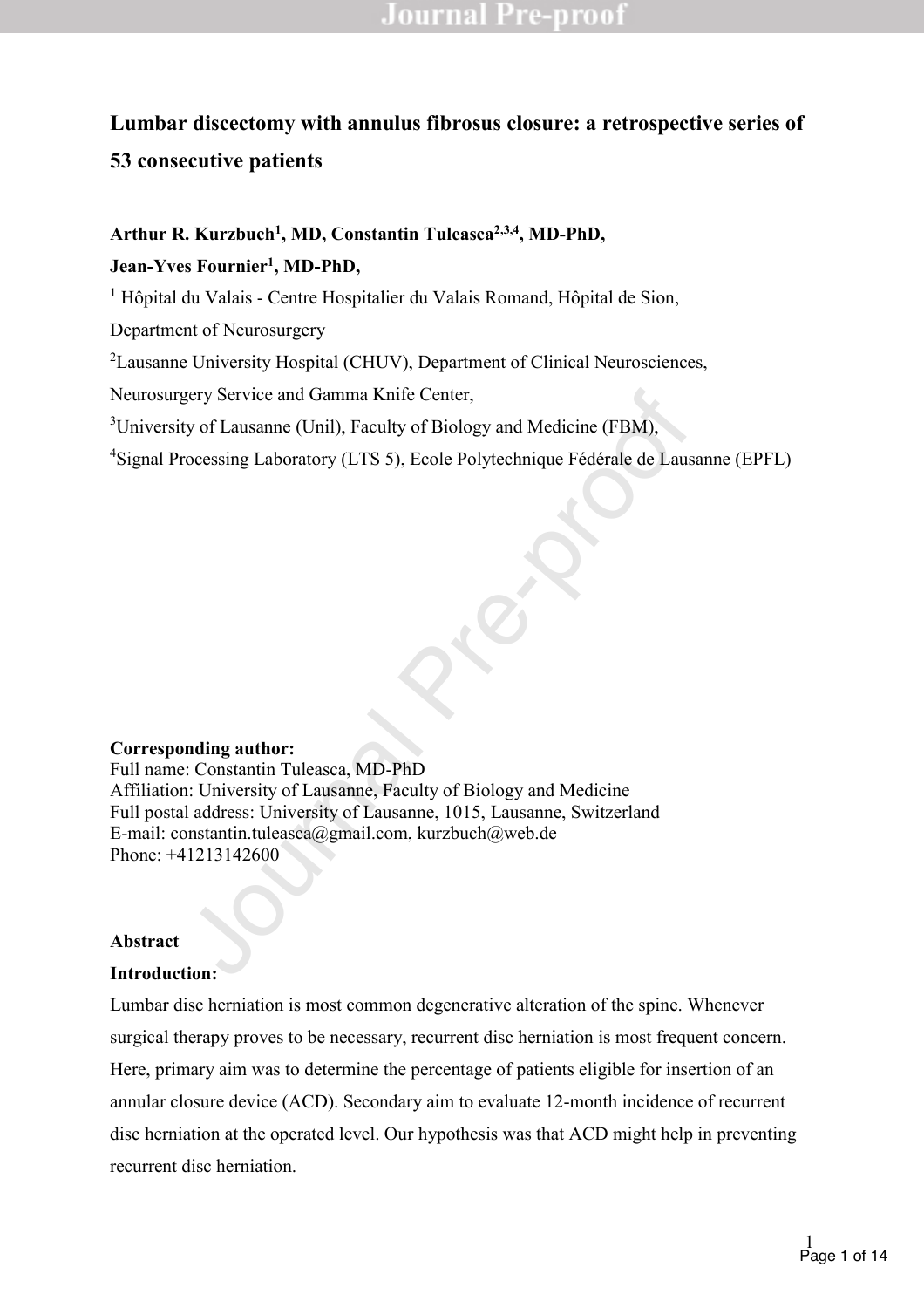## **Methods:**

Patients in a single XXX neurosurgical center underwent limited discectomy alone (n=41, group 1) versus limited discectomy plus ACD (n=12, group 2). Mean postoperative follow-up period was 12 months.

## **Results:**

Twelve out of 53 patients (22.6 %) were eligible for ACD implantation. Patients of group 2 were significantly taller (mean  $176 \text{ cm}$ ,  $p= 0.007$ ) as compared with group 1 (mean 170). The only statistically significant difference of intraoperative parameters between group 1 and 2 was amount of nucleus materiel removed ( $p= 0.01$ ), being greater in group 2 (mean 0.9) as compared with group 1 (mean 0.3). In group 1 six patients (6/41, 14.6%) presented with symptomatic reherniation at same level of surgery, while in group 2 only one patient experienced recurrence (1/12, 8.3%). No adverse events were reported.

## **Discussion:**

In the current study one out of five patients with lumbar disc herniation was considered suitable for ACD placement. In vast majority of these patients reherniation was precluded on the short-term basis. Patients with ACD were taller and had intraoperatively a higher volume of the nucleus pulposus materiel removed.

## **Introduction:**

I with group 1 (mean 0.3). In group 1 six patients (6/41, 14.6%) presentic rehermiation at same level of surgery, while in group 2 only one ped recurrence (1/12, 8.3%). No adverse events were reported.<br>
In:<br>
Trent study o Les hernies discales lombaires constituent la pathologie dégénérative la plus commune au niveau de la colonne vertébrale. La chirurgie de révision des hernies discales en cas de récidive symptomatique peut poser des multiples problèmes. Lors du présent travail, notre objectif principal était de déterminer l'efficacité du traitement en mesurant le pourcentage des patients éligibles pour l'insertion d'un annular closure device (ACD). Notre objectif sécondaire était d'évaluer l'incidence à 12 mois des hernies discales récurrentes au même niveau opératoire. Notre hypothèse était que l'ACD pourrait être utile dans la prévention des récidives des hernies discales.

# **Méthode :**

Nous avons analysé une série des patients opérées dans un seul centre Suisse, qui ont bénéficié soit d'une microdiscectomie ( $n=41$ , groupe 1), soit d'une microdiscectomie avec mise en place d'un ACD ( $n=12$ , 22.6%, groupe 2). La période moyenne de suivi a été de 12 mois.

## **Résultats :**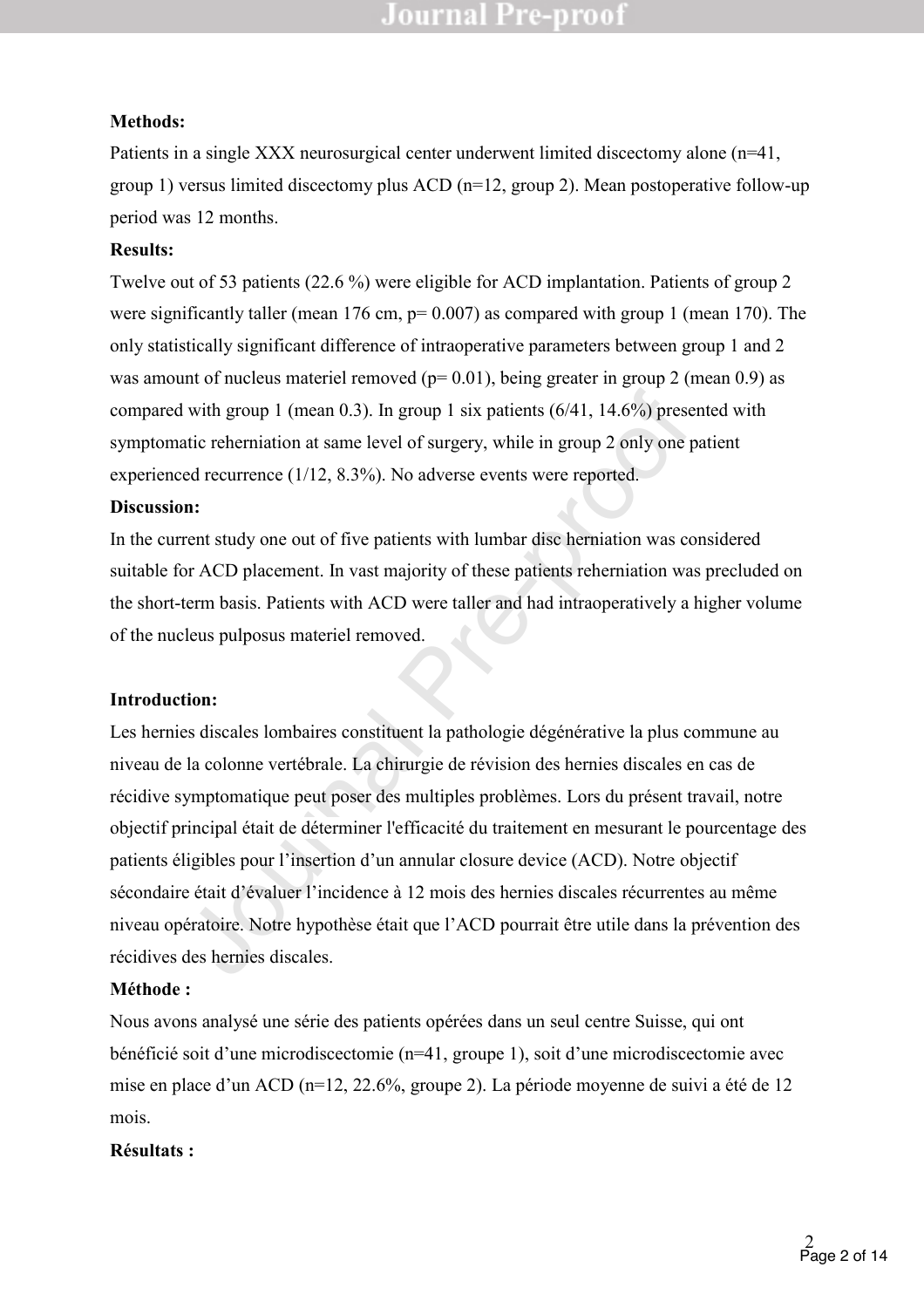Les patients du deuxième groupe (microdiscectomie avec ACD) ont été plus grandes en taille (moyenne 176 cm, p= 0.007) comparées avec le premier groupe (moyenne 170 mm). Le seul paramètre statistiquement significatif de point de vue intraopératoire était la quantité de matériel discal retirée (p= 0.01), en étant plus grand dans le deuxième groupe (moyenne 0.9) comparées avec le premier group (moyenne 0.3). Dans le premier groupe, 6 patients (6/41,14.6%) ont eu une récidive symptomatique au même niveau, tandis que dans le deuxième groupe qu'un seul patient  $(1/12, 8.3\%)$ . Il n'y a pas eu d'effet secondaire. **Discussion :**

# our l'implantation lors du même temps opératoire d'un ACD. Dans u<br>sues cas, ce dispositif a empêché une reherniation dans l'année qui a s<br>chirurgicale. Les patients avec mise en place d'un ACD étaient plus<br>en intraopératoi Notre étude suggère que seulement un patient sur cinq avec une hernie discale lombaire était éligible pour l'implantation lors du même temps opératoire d'un ACD. Dans une vaste majorité des cas, ce dispositif a empêché une reherniation dans l'année qui a suivi la procédure chirurgicale. Les patients avec mise en place d'un ACD étaient plus grandes et ont bénéficié en intraopératoire de l'ablation d'une plus grande quantité du matériel discal.

**Key words:** hernia, lumbar, discal, reherniation, annular closure device, Barricaid ®

**Secondary key words:** hernie, lombaire, discale, reherniation, annular closure device, Barricaid ®

#### **Funding:** None.

**Declaration of interest:** None.

#### **1. Introduction**

The intervertebral disc is in terms of biomechanics the key structure to maintain the height of a yet deformable intervertebral space which absorbs potential shocks and supports flexibility (1). Lumbar disc herniation is the most common diagnosis of degenerative changes of the lumbar spine(2). Thus, it is considered as main cause of spine surgery in the adult population. However, the natural course is usually of quite rapid resolution of symptoms in four to six weeks after onset.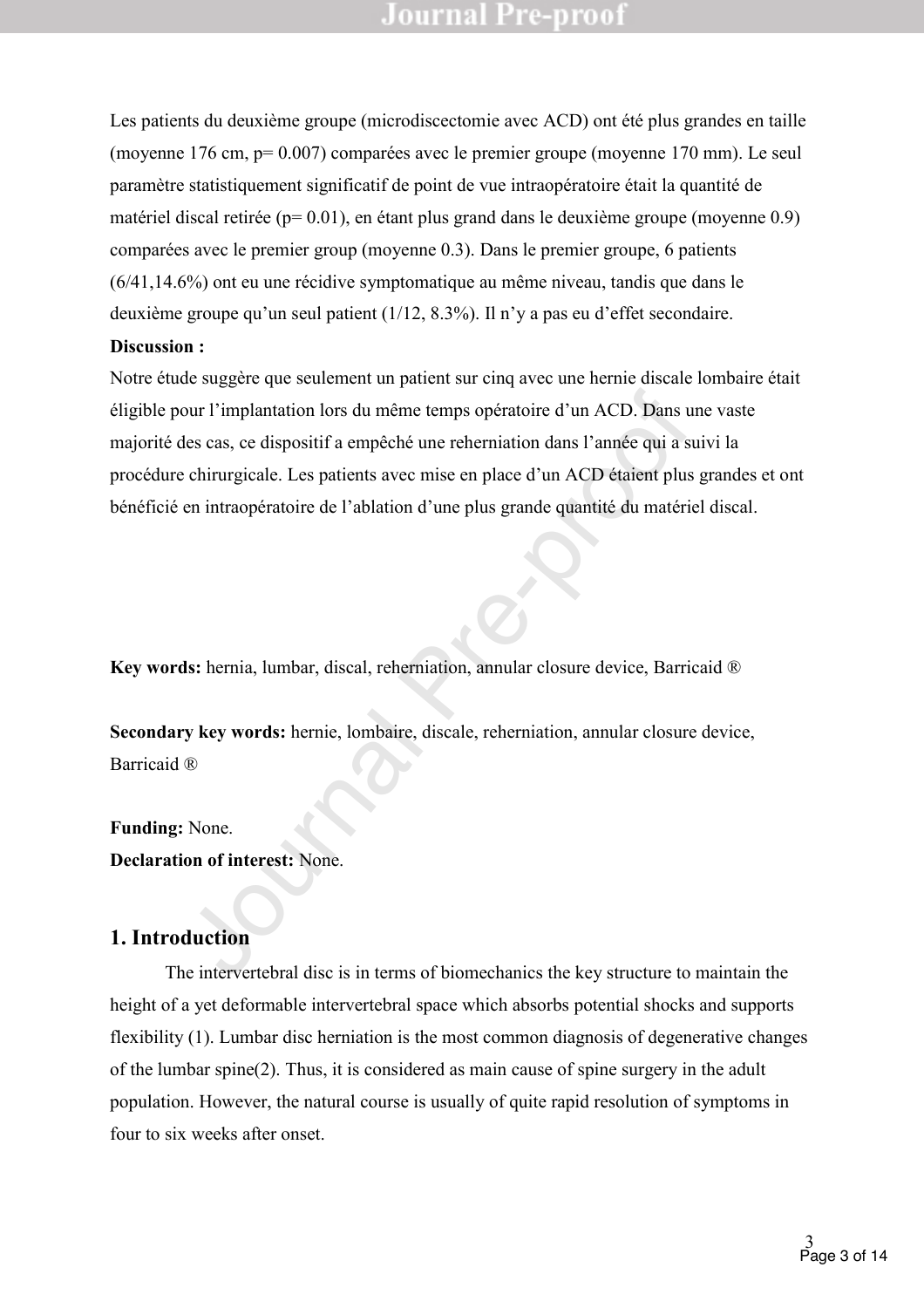Although the initial treatment is conservative, surgical therapy might be necessary in specific situations like insufficient pain control, major neurological motor deficit, or cauda equina syndrome(3). Recurrent lumbar disc herniation might be as high as 18% in patients who underwent initial discectomy(4). Moreover, the first postoperative year is crucial to attain long-term success, as recurrences appear most frequently during this period(5). Consequently, adjuncts have been developed which intend to keep the rest of the nucleus pulposus after initial discectomy in the disc space(6). In particular, several studies have suggested a role of the bone-anchored annular closure device (ACD), occluding the annular defect using polymer mesh(7) in patients at high risk for lumbar disc reherniation(7).

Example 12 months of a unicentric XXX trial in a historical component of the study was to identify the percentage of patients with lumbar who are eligible for the insertion of ACD. We compared patients w y alone with othe Here, we present our results of a unicentric XXX trial in a historical cohort group. The primary aim of the study was to identify the percentage of patients with lumbar disc herniation who are eligible for the insertion of ACD. We compared patients who had lumbar discectomy alone with others who underwent lumbar discectomy plus insertion of the ACD. We report data at 1-year interval, including further recurrences rates and eventual need for further surgery. Secondary aim was to evaluate the 12-month incidence of recurrent disc herniation at the operated level.

#### **2. Methods**

#### **2.1. Patients**

Data were prospectively collected without randomization and retrospectively analyzed.

Between October 2015 and January 2016, all 53 consecutive patients admitted for surgery of lumbar disc herniation were enrolled in YYY.

Eligibility criteria were: adult  $\geq 18$  years old patients able to provide written informed consent, lumbar herniated disc documented with MRI, single level microdiscectomy, followup of minimum 12 months. Exclusion criteria were inability to give written informed consent.

#### **2.2. Surgery – indication for lumbar discectomy alone**

Indications for lumbar discectomy alone are described in table 1. Patients underwent either limited discectomy alone (n=41, group 1) versus discectomy plus ACD (n=12, group 2).

#### **2.3. Assessment**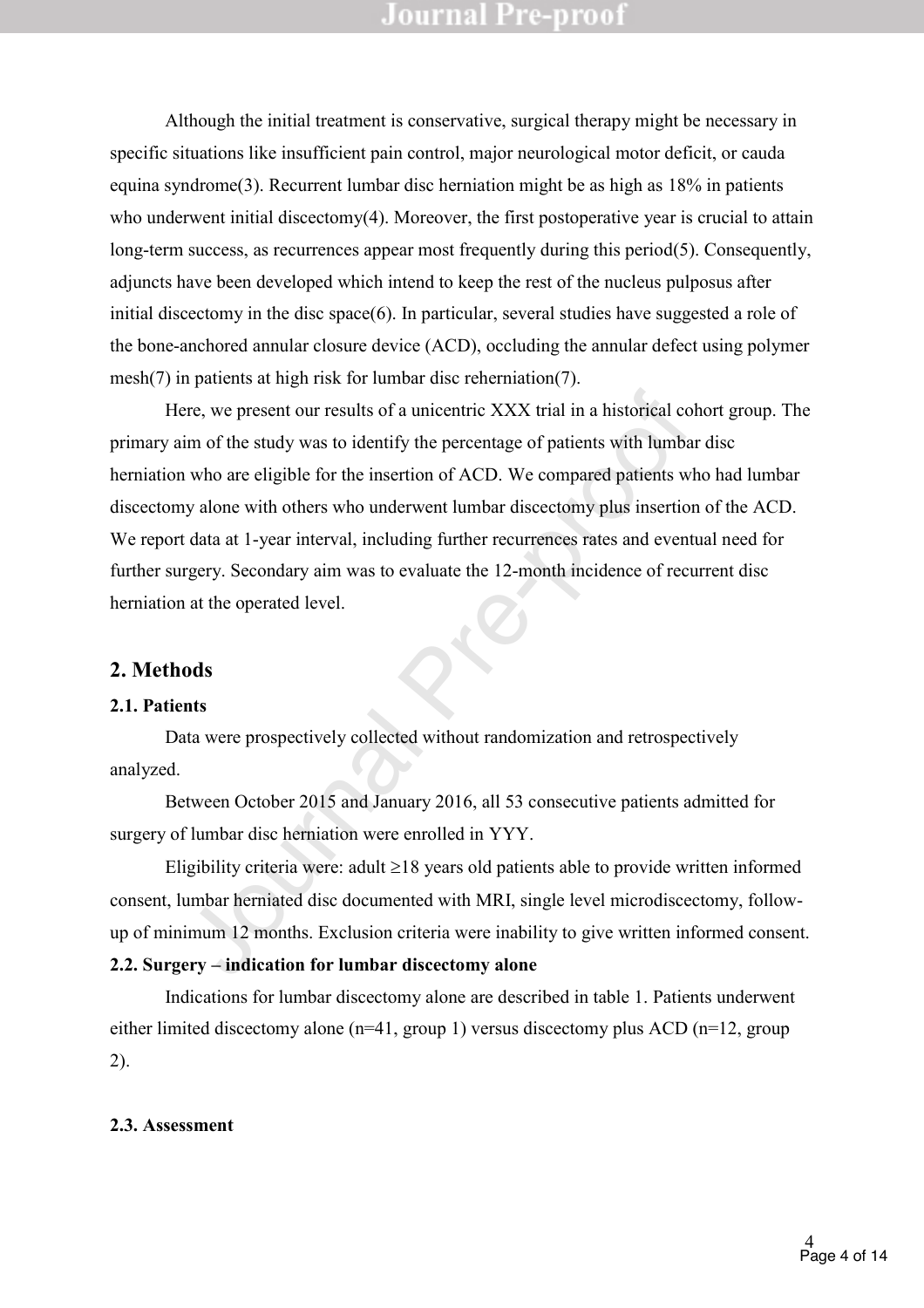Baseline data included patient's classical demographic data (table 2), including the body mass index (BMI), as well as patient's height, weight, level of surgery, prior surgery at index level, amount of nucleus pulposus material removed.

Preoperative magnetic resonance imaging (MRI) was used as gold standard for diagnosis of intervertebral disc herniation. No patient included in the present series presented MODIC changes at index level.

When surgery was indicated patients underwent limited discectomy as published by Spengler(8). The height and width of the annular injury were measured and the indications for discectomy alone were checked.

The removed disc material was placed in an opened and empty syringe. The piston was then reinserted allowing to determine the exact volume (in ml).

is expected in an opened and empty syringe<br>reinserted allowing to determine the exact volume (in ml).<br>Then the closure of the annular defect was decided the ACD used was<br>Therapeutics, Woburn, MA, USA). The titanium part of When the closure of the annular defect was decided the ACD used was Barricaid ® (Intrinsic Therapeutics, Woburn, MA, USA). The titanium part of this device is inserted in the adjacent vertebra and the attached polymer mesh is supposed to seal the defect of the posterior longitudinal ligament and the underlying annulus fibrosus (Fig. 1).

Postoperative outpatients visit was scheduled at 6 weeks, 3, 6, and 12 months after surgery. Whenever necessary and in case of clinical lumbar or radicular pain and recurrence in particular, a postoperative MRI of the lumbar spine was organized.

Primary outcome was the determination of the percentage of patients with lumbar disc herniation eligible for the insertion of ACD. Secondary outcome was the 12-month incidence of recurrent disc herniation at the operated level. We further also evaluated the eventual appearance of adverse events.

#### **2.4. Statistical analysis**

Statistical analysis was performed using STATA 14 (StataCorp, College 109 Station, Texas). Descriptive statistics were described as proportion/frequency for categorical data and mean, median, range for continuous variables.

Due to a limited sample size no multivariable analysis was performed.

A Mann-Whitney U-test was performed to compare the two groups.

#### **3. Results**

#### **Basic demographic data**

Basic demographic data can be found in table 2. The mean follow-up period was 12 months (median 12).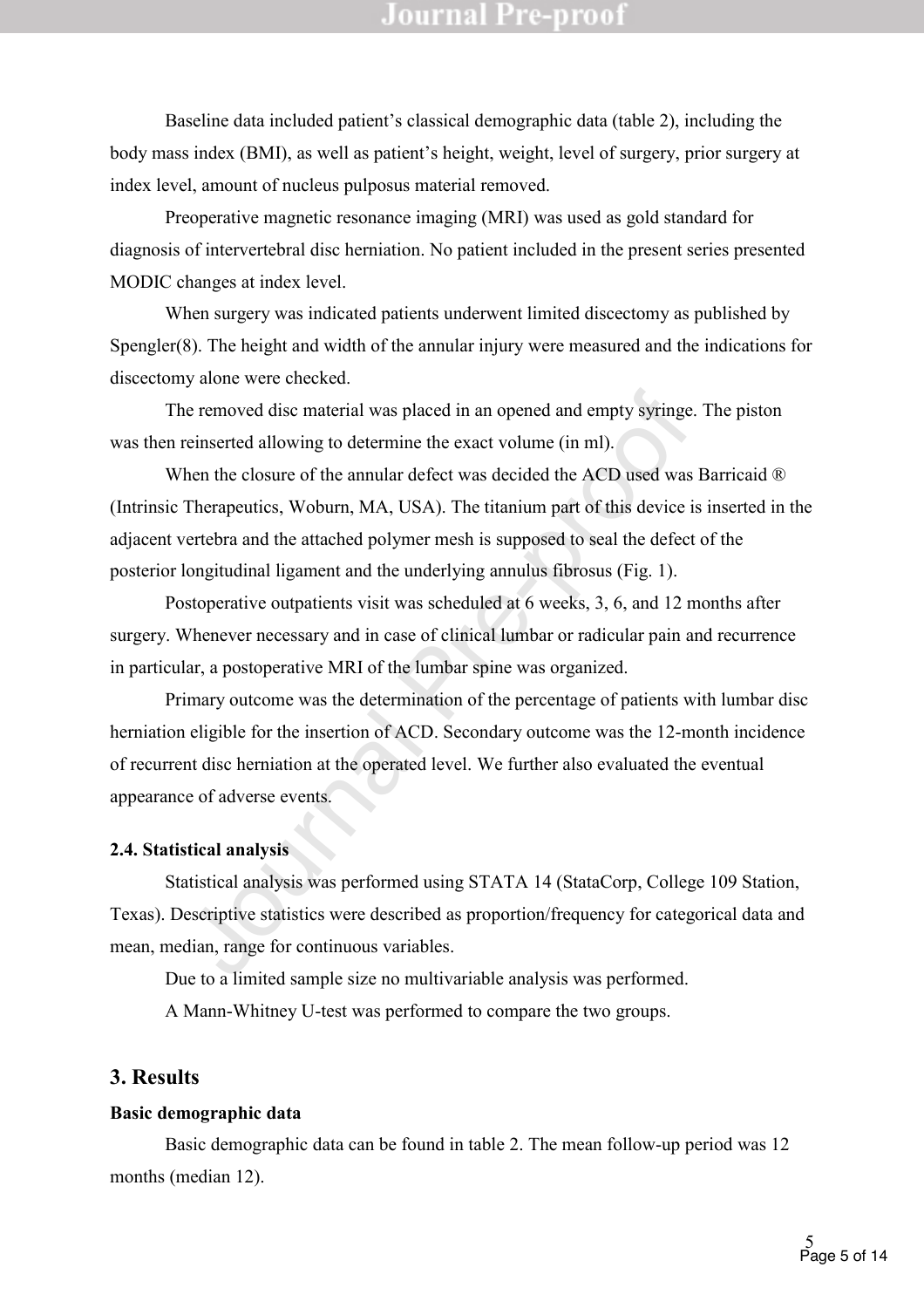The median age was 60 years (mean 55.5, range 27-84) in group 1 versus 51 (mean 51.6, range 24-79) in group 2 ( $p=0.8$ ).

The male to female ratio was 20:21 in group 1 and 8:4 in group 2.

The median BMI was 28.1 (mean 27.8, range 19-38.5) in group 1 versus 26 (mean 25.2, range 16.5-31.2) in group 2 (p=0.11).

The median weight was 78.5 (mean 77.6, range 56-94) in group 1 versus 78.5 (mean 77.5, range 56-94) in group 2 (p= 0.41).

Most common level of surgery was L4-L5 in both groups (group 1: 17/41, 41.5%; group 2: 7/12, 58.3%).

#### **Preoperative statistically significant results between groups**

tive statistically significant results between groups<br>he only statistically significant difference of preoperative parameters<br>as the patients' height (p= 0.007), being higher in group 2 (mean 176<br>mpared with group 1 (mean The only statistically significant difference of preoperative parameters between group 1 and 2 was the patients' height ( $p= 0.007$ ), being higher in group 2 (mean 176, range 162-187) as compared with group 1 (mean 170, range 150-184).

Applying the indications for discectomy alone 12 out of 53 patients (22.6%) were eligible for the insertion of the ACD. The indications for discectomy alone are described in detail in table 1.

#### **Intraoperative statistically significant results between groups**

The only intraoperative statistically significant difference between group 1 and 2 was the volume of nucleus materiel removed ( $p= 0.01$ ), being greater in group 2 (mean 0.9, range  $0.2$ -2.2) as compared with group 1 (mean 0.3, range  $0.1$ -1.6).

#### **Reherniation and further surgery**

Six patients (6/41, 14.6%) presented with symptomatic reherniation at the index level in group 1, while only one experienced a recurrence of disc herniation (1/12, 8.3%) in group 2.

All patients with reherniation at the index level underwent additional surgery with further symptomatic alleviation of radicular and lumbar pain.

#### **Adverse events**

No adverse events were reported.

## **4. Discussion**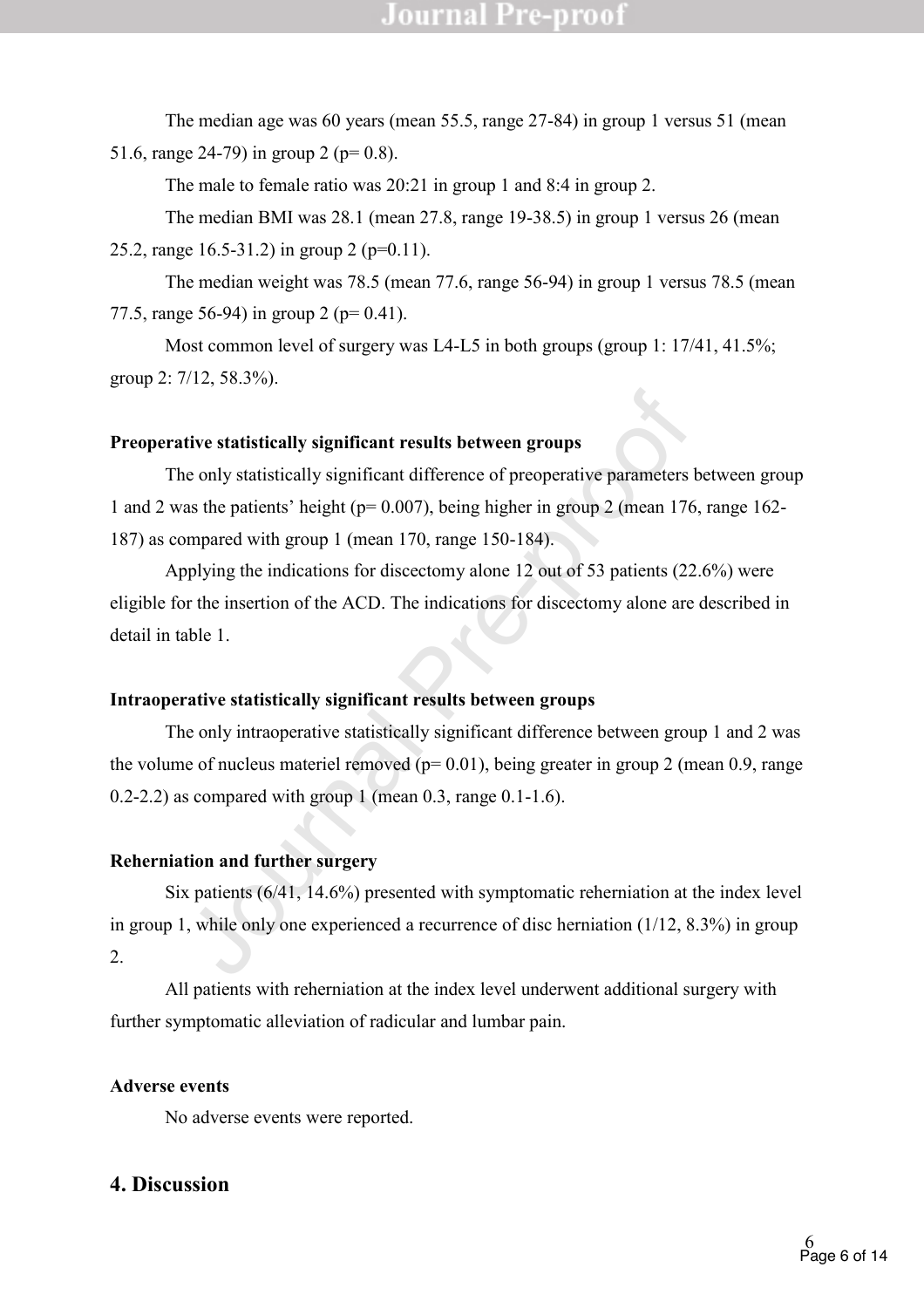In the present single center study only about one out of five patients who were admitted for surgery of lumbar disc herniation (22.6%) was eligible for the treatment with the ACD. We compared two groups of patients who underwent either discectomy alone (group 1) or discectomy and insertion of a ACD (group 2). The preoperative parameters show that the patients of group 2 were taller than those of group 1. Intraoperative data reveal that they had a larger volume of the nucleus pulposus removed. Patients with the ACD implanted experienced a significantly lower rate of recurrences, with only one patient presenting with reherniation and need for a further microsurgery.

and/or leg pain caused by hermiated disc(9). Subsequent loss of disc<br>joint degeneration are well-recognized consequences of lumbar disc<br>isc height loss might be up to 25%, as previously reported after lumb<br>rectomy(10). Du Lumbar discectomy is considered the most common spinal microsurgical procedure to treat back and/or leg pain caused by herniated disc(9). Subsequent loss of disc height and disc and facet joint degeneration are well-recognized consequences of lumbar discectomy(10). The average disc height loss might be up to 25%, as previously reported after lumbar microdiscectomy(10). Due to subsequent foraminal stenosis a proportion of such patients will eventually develop radicular symptoms that are less responsive to both medical and surgical therapy(11). Worsening lower back pain and increased disability may as well occur(12). A main concern is that recurrent lumbar disc herniation might be as high as 18% after initial discectomy(4). An important issue is that some of these aspects will eventually orient patients not only to revision surgery but possibly also to additional and more aggressive surgical approaches, including fusion or artificial disc replacement, with their inherent consequences(13). Thus, the need arose to evaluate the technical possibilities to close the defect in the posterior longitudinal ligament and the annulus fibrosus to prevent reherniation.

The Barricaid ® ACD, evaluated by the present trial, was developed to close the annular defect, thus preventing further leakage of disc material. Intended benefits are indirectly the preservation of the physiology of the disc and its height. The same applies to the height and surface of the intervertebral foramen. Additionally, facet joints have been suggested to have significantly lower rates and grades of degeneration after ACD implantation(14). Drawbacks are mainly related to breakage of such devices with further clinical and biomechanical implications(15).

The ACD has been also studied for medium term outcomes, including two years of follow up after lumbar discectomy. In particular, Parker et al.(16) suggested that implanting the ACD was associated with greater maintenance of disc height and improved leg and back pain, as well as low-back disability. Moreover, recurrent herniation did not occur in any of the patients after annular repair. Recently, Kienzler et al.(6) evaluated outcomes at 3 years after lumbar discectomy with and without insertion of ACD. The authors found that the addition of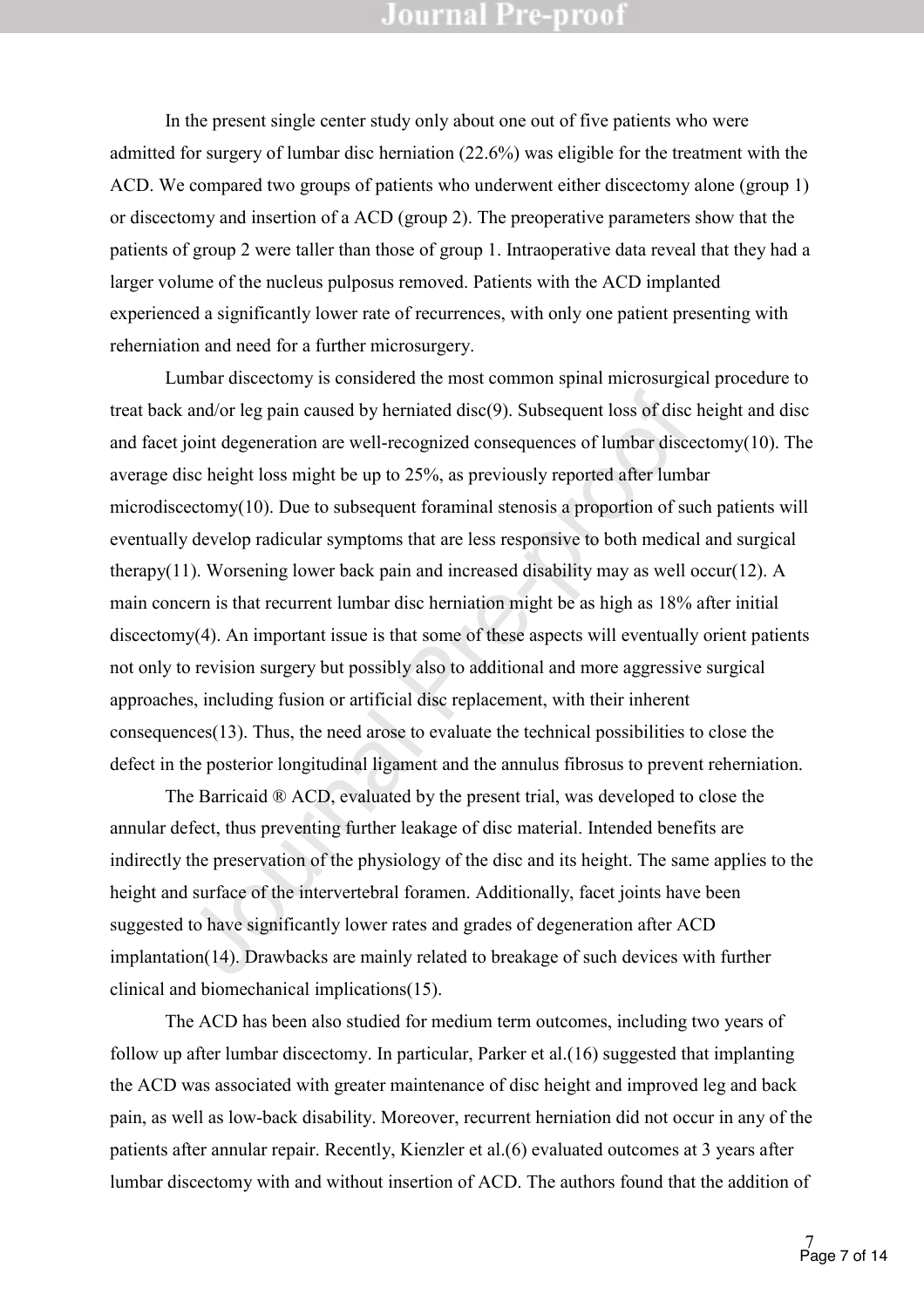ACD in patients with large annular defects reduces the risk of reherniation and reoperation, with a similar safety profile over 3-years follow-up as compared with limited lumbar discectomy only.

In our experience, the indications for discectomy alone are mainly related to the physical dimensions of the ACD, the localization of the annular defect and the bone quality. Applying these criteria, only about one out of five patients with lumbar disc herniation was suitable for the treatment with the ACD.

vere significantly taller than those of group 1 remains unclear. Kienzl<br>t the amount of nucleus pulposus resected was not significant between<br>th discectomy alone and discectomy with insertion of ACD. In our s<br>re removed fr Our present data do not show an association of the patients' body height and the dimension and localization of the annular defect. Hence, the question why the patients of group 2 were significantly taller than those of group 1 remains unclear. Kienzler et al.(17) found that the amount of nucleus pulposus resected was not significant between patients treated with discectomy alone and discectomy with insertion of ACD. In our study, however, the volume removed from the nucleus was significantly higher in the patients who had undergone discectomy and ACD. The discrepancy could be due to the fact that the individual surgeons interpret and practice the extent of the limited discectomy in a subjective and consequently different manner. The fact that junior surgeons learn from senior surgeons of their team may explain why several or even a vast number of surgeons of the same unit have the same understanding of limited discectomy which may differ considerably from other surgical units.

In recent years, endoscopic surgery is becoming more and more popular(18). The placement of ACD requires a more conventional approach that differs from the endoscopic one. In our opinion, the less invasive endoscopic approach that spares the posterior longitudinal ligament should not be abandoned to place an ACD.

Our study has several inherent limitations. Firstly, it is a historical cohort study, with all the related aspects of such a design. Secondly, the number of patients included in the group with ACD is relatively low.

#### **Conclusions**

The present trial suggests that about one out of five patients with lumbar disc herniation and high risk for recurrence is eligible for ACD insertion with a short-term benefit of the ACD, up to one year after surgery, reducing the risk of reherniation at the same level as first surgery. Patients with ACD were taller, while intraoperatively they had more material of the nucleus pulposus removed. No adverse events were encountered.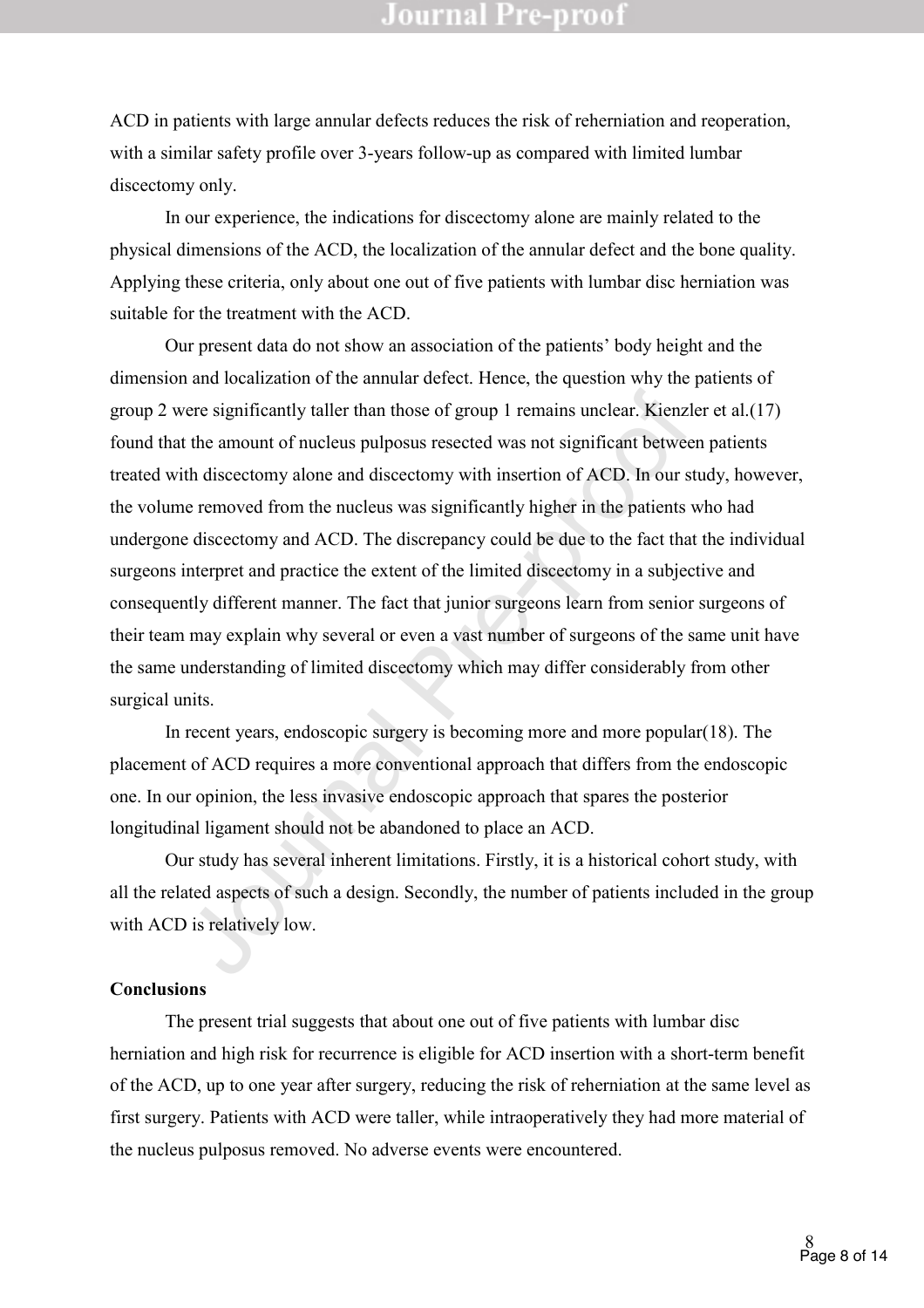**Acknowledgments:** We thank Sankt Gallen Hospital, Switzerland. Constantin Tuleasca gratefully acknowledges receipt of a 'Young Researcher in Clinical Research Grant' (Jeune Chercheur en Recherche Clinique) from the University of Lausanne (UNIL), Faculty of Biology and Medicine (FBM) and the Lausanne University Hospital (CHUV). Lausanne University Hospital and University of Lausanne.

**Funding:** No funding was received for this research.

#### **Conflict of interest**

No Conflicts of Interest:

of interest<br>icis of Interest:<br>icis of Interest:<br>rs certify that they have no affiliations with or involvement in any or<br>h any financial interest (such as honoraria; educational grants; partic<br>bureaus; membership, employmen All authors certify that they have no affiliations with or involvement in any organization or entity with any financial interest (such as honoraria; educational grants; participation in speakers' bureaus; membership, employment, consultancies, stock ownership, or other equity interest; and expert testimony or patent-licensing arrangements), or non-financial interest (such as personal or professional relationships, affiliations, knowledge or beliefs) in the subject matter or materials discussed in this manuscript.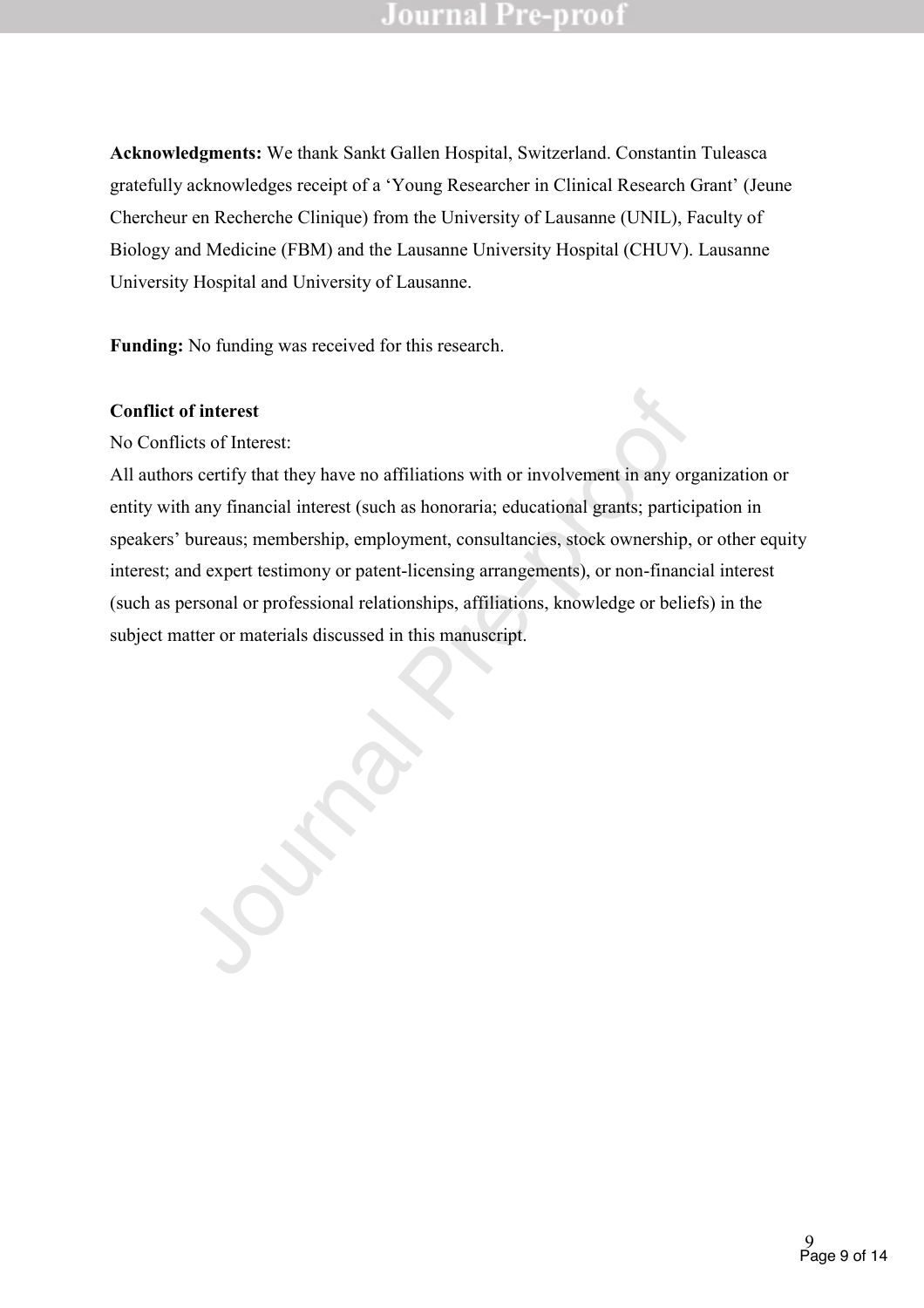## **References**

1. Humzah MD, Soames RW. Human intervertebral disc: structure and function. Anat Rec. 1988;220(4):337-56.

2. Vialle LR, Vialle EN, Suarez Henao JE, Giraldo G. Lumbar Disc Herniation. Rev Bras Ortop. 2010;45(1):17-22.

3. Deyo RA, Mirza SK. CLINICAL PRACTICE. Herniated Lumbar Intervertebral Disk. N Engl J Med. 2016;374(18):1763-72.

4. Ambrossi GL, McGirt MJ, Sciubba DM, Witham TF, Wolinsky JP, Gokaslan ZL, et al. Recurrent lumbar disc herniation after single-level lumbar discectomy: incidence and health care cost analysis. Neurosurgery. 2009;65(3):574-8; discussion 8.

5. van den Brink W, Fluh C, Miller LE, Klassen PD, Bostelmann R. Lumbar disc reherniation prevention with a bone-anchored annular closure device: 1-year results of a randomized trial. Medicine (Baltimore). 2019;98(44):e17760.

6. Kienzler JC, Klassen PD, Miller LE, Assaker R, Heidecke V, Frohlich S, et al. Three-year results from a randomized trial of lumbar discectomy with annulus fibrosus occlusion in patients at high risk for reherniation. Acta Neurochir (Wien). 2019;161(7):1389-96.

7. Choy WJ, Phan K, Diwan AD, Ong CS, Mobbs RJ. Annular closure device for disc herniation: meta-analysis of clinical outcome and complications. BMC Musculoskelet Disord. 2018;19(1):290.

8. Spengler DM. Lumbar discectomy. Results with limited disc excision and selective foraminotomy. Spine (Phila Pa 1976). 1982;7(6):604-7.

9. Deyo RA, Weinstein JN. Low back pain. N Engl J Med. 2001;344(5):363-70.

10. Barth M, Diepers M, Weiss C, Thome C. Two-year outcome after lumbar microdiscectomy versus microscopic sequestrectomy: part 2: radiographic evaluation and correlation with clinical outcome. Spine (Phila Pa 1976). 2008;33(3):273-9.

11. Yorimitsu E, Chiba K, Toyama Y, Hirabayashi K. Long-term outcomes of standard discectomy for lumbar disc herniation: a follow-up study of more than 10 years. Spine (Phila Pa 1976). 2001;26(6):652-7.

n den Brink W, Flun C, Miller LE, Klassen PD, Bostelmann R. Lumbar<br>ion prevention with a bone-anchored annular closure device: 1-year<br>ed trial. Medicine (Baltimore). 2019;98(44):e17760.<br>energier I. C, Klassen PD, Miller LE 12. Fujiwara A, Kobayashi N, Saiki K, Kitagawa T, Tamai K, Saotome K. Association of the Japanese Orthopaedic Association score with the Oswestry Disability Index, Roland-Morris Disability Questionnaire, and short-form 36. Spine (Phila Pa 1976). 2003;28(14):1601-7.

13. Phan K, Lackey A, Chang N, Ho YT, Abi-Hanna D, Kerferd J, et al. Anterior lumbar interbody fusion (ALIF) as an option for recurrent disc herniations: a systematic review and meta-analysis. Journal of spine surgery. 2017;3(4):587-95.

14. Trummer M, Eustacchio S, Barth M, Klassen PD, Stein S. Protecting facet joints postlumbar discectomy: Barricaid annular closure device reduces risk of facet degeneration. Clinical neurology and neurosurgery. 2013;115(8):1440-5.

15. Burkhardt BW, Oertel JM. Annular closure device breakage due to recurrent lumbar disc herniation: a case report. Acta neurochirurgica. 2020.

16. Parker SL, Grahovac G, Vukas D, Vilendecic M, Ledic D, McGirt MJ, et al. Effect of an Annular Closure Device (Barricaid) on Same-Level Recurrent Disk Herniation and Disk Height Loss After Primary Lumbar Discectomy: Two-year Results of a Multicenter Prospective Cohort Study. Clin Spine Surg. 2016;29(10):454-60.

17. Kienzler JC, Fandino J, Van de Kelft E, Eustacchio S, Bouma GJ, Barricaid Annular Closure RCTSG. Risk factors for early reherniation after lumbar discectomy with or without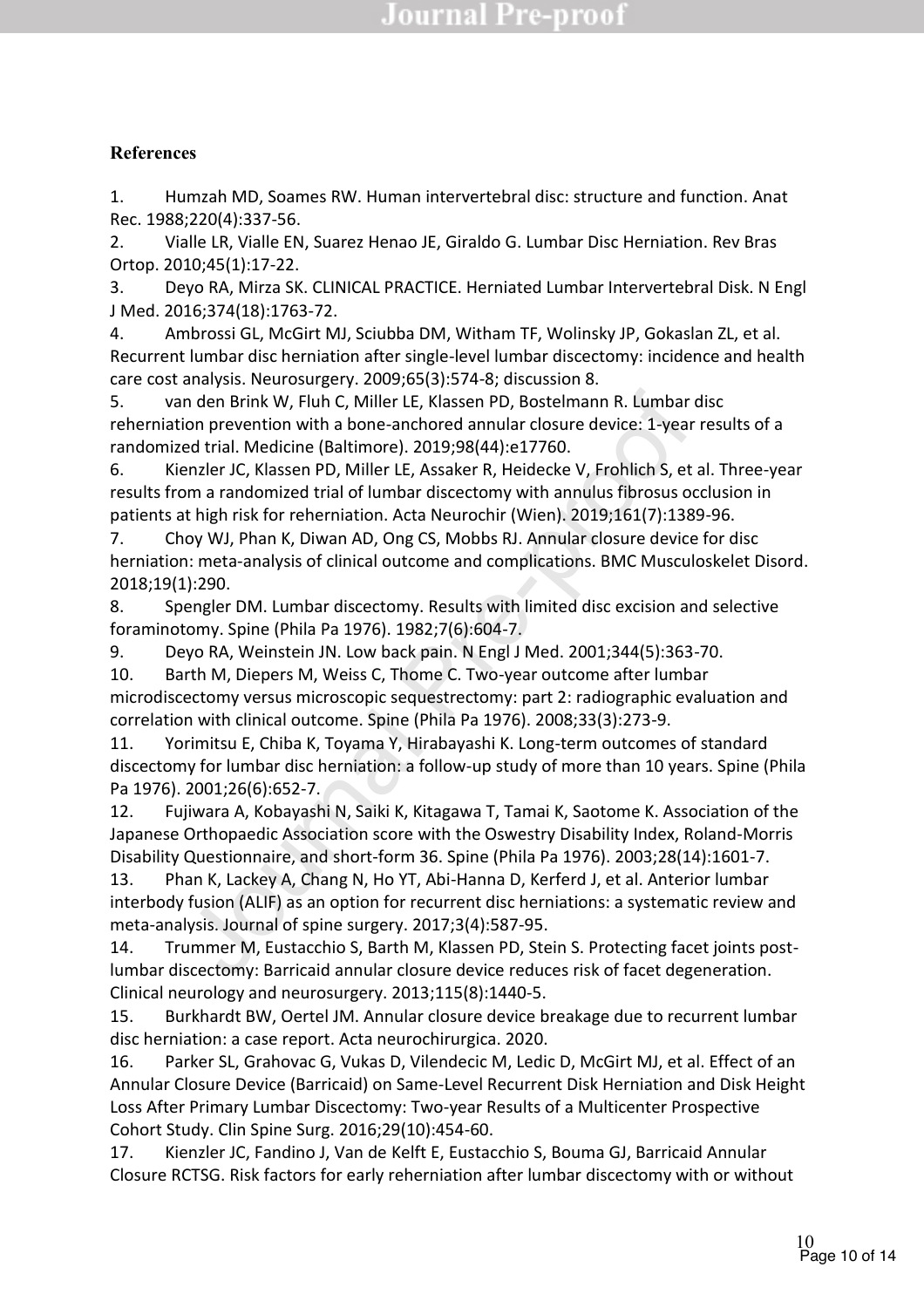annular closure: results of a multicenter randomized controlled study. Acta Neurochir (Wien). 2020.

18. Ruetten S, Komp M, Merk H, Godolias G. Use of newly developed instruments and endoscopes: full-endoscopic resection of lumbar disc herniations via the interlaminar and lateral transforaminal approach. J Neurosurg Spine. 2007;6(6):521-30.

Journal Pre-proof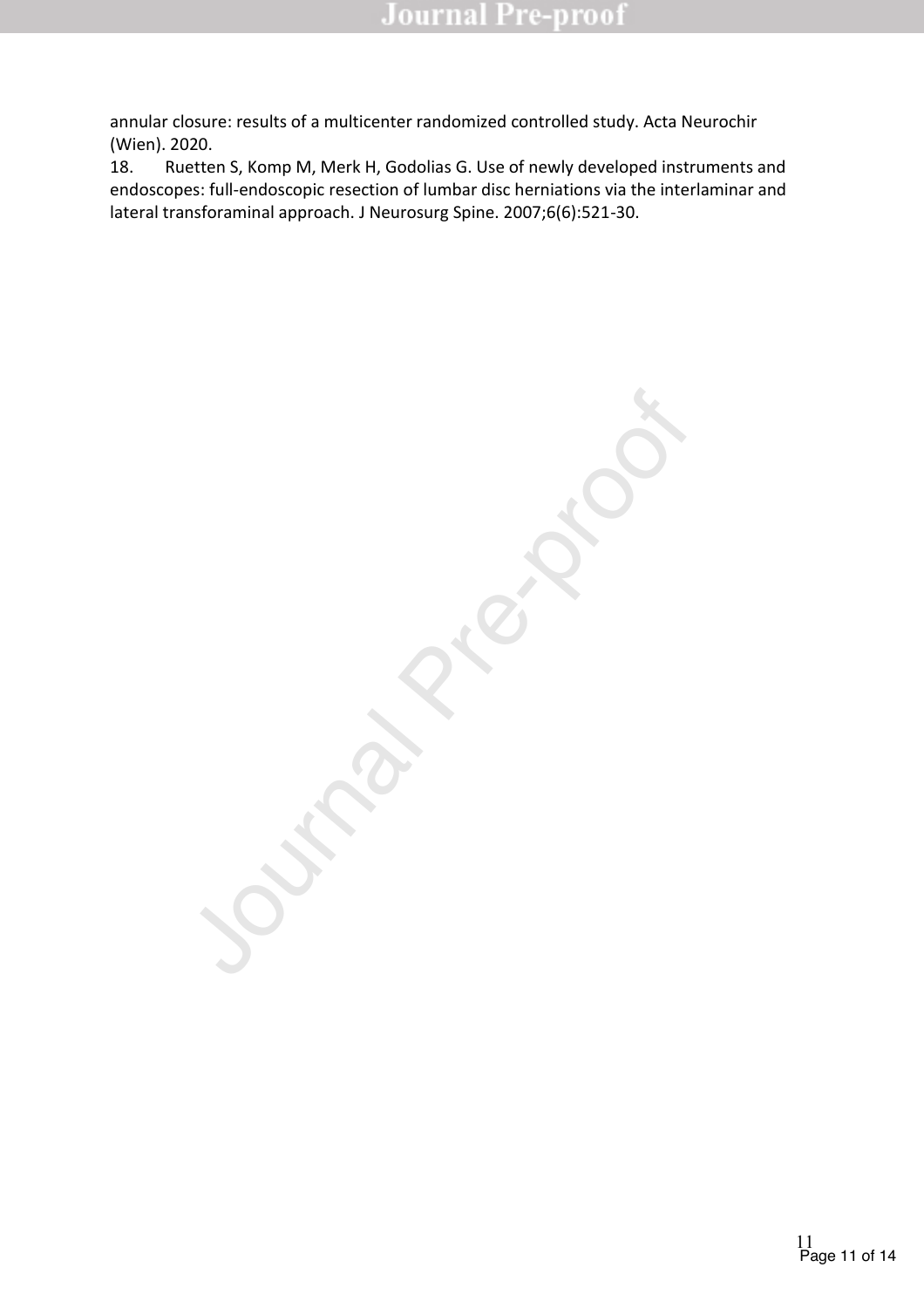

## **Figure 1**

the Barricaid ® annular closure device. The device is composed of a<br>at is inserted into the vertebral body parallel to the endplate and an at<br>occludes the annular defect<br>the state of the state of the endplate and an at Model of the Barricaid ® annular closure device. The device is composed of a titanium bone anchor that is inserted into the vertebral body parallel to the endplate and an attached polymer mesh that occludes the annular defect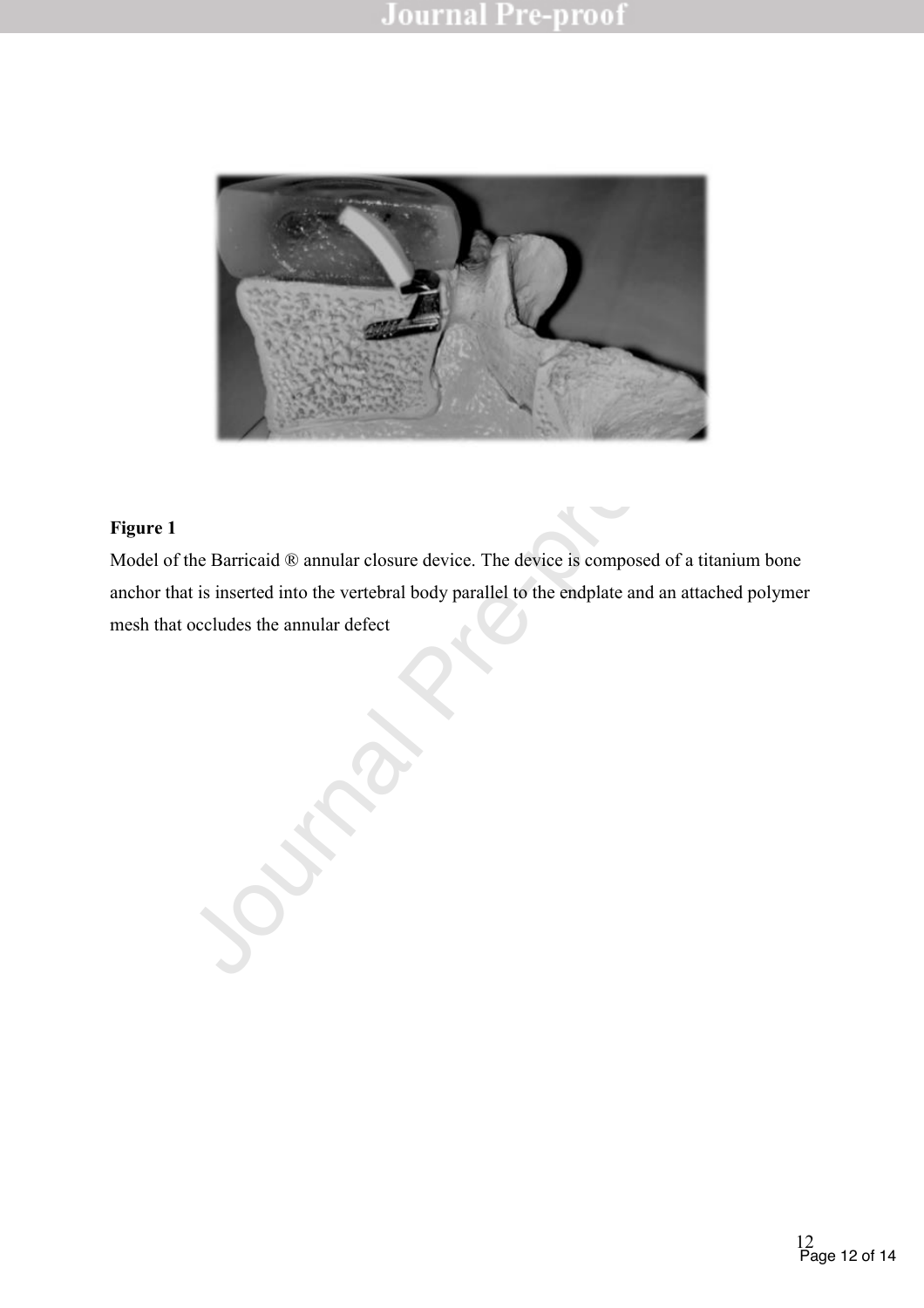# **Table 1:** Indications for discectomy alone

|                                                                                                                                                                                                                                                                                                                                                                                                                                                                                                                                                            | Discectomy alone<br>$(n=41)$                                                                                                                                                |  |
|------------------------------------------------------------------------------------------------------------------------------------------------------------------------------------------------------------------------------------------------------------------------------------------------------------------------------------------------------------------------------------------------------------------------------------------------------------------------------------------------------------------------------------------------------------|-----------------------------------------------------------------------------------------------------------------------------------------------------------------------------|--|
| Indications for discectomy alone:<br>Annular defect too small: intraoperatively measured < 4 mm<br>in height or $<$ 5 mm in width<br>Original defect not found, and new defect not created<br>Posterior disc height preoperatively<br>measured $\leq$ 5 mm<br>Annular defect too medial<br>$\bullet$<br>Osteoporosis/bone density concern<br>Annular defect too large: intra-operatively measured >6 mm<br>in height or $>12$ mm in width<br>BMI > 40<br>Active systematic or infection at the site of implantation<br>Patient refused Barricaid ® implant | 15/41<br>$\bullet$<br>$(36.6\%)$<br>$7/41$ (17.1%)<br>$7/41$ (17.1%)<br>$5/41$ (12.2%)<br>$2/41$ (4.9%)<br>$2/41$ (4.9%)<br>$1/41(2.4\%)$<br>$1/41(2.4\%)$<br>$1/41(2.4\%)$ |  |
| Table 1 : Indications for discectomy alone                                                                                                                                                                                                                                                                                                                                                                                                                                                                                                                 |                                                                                                                                                                             |  |